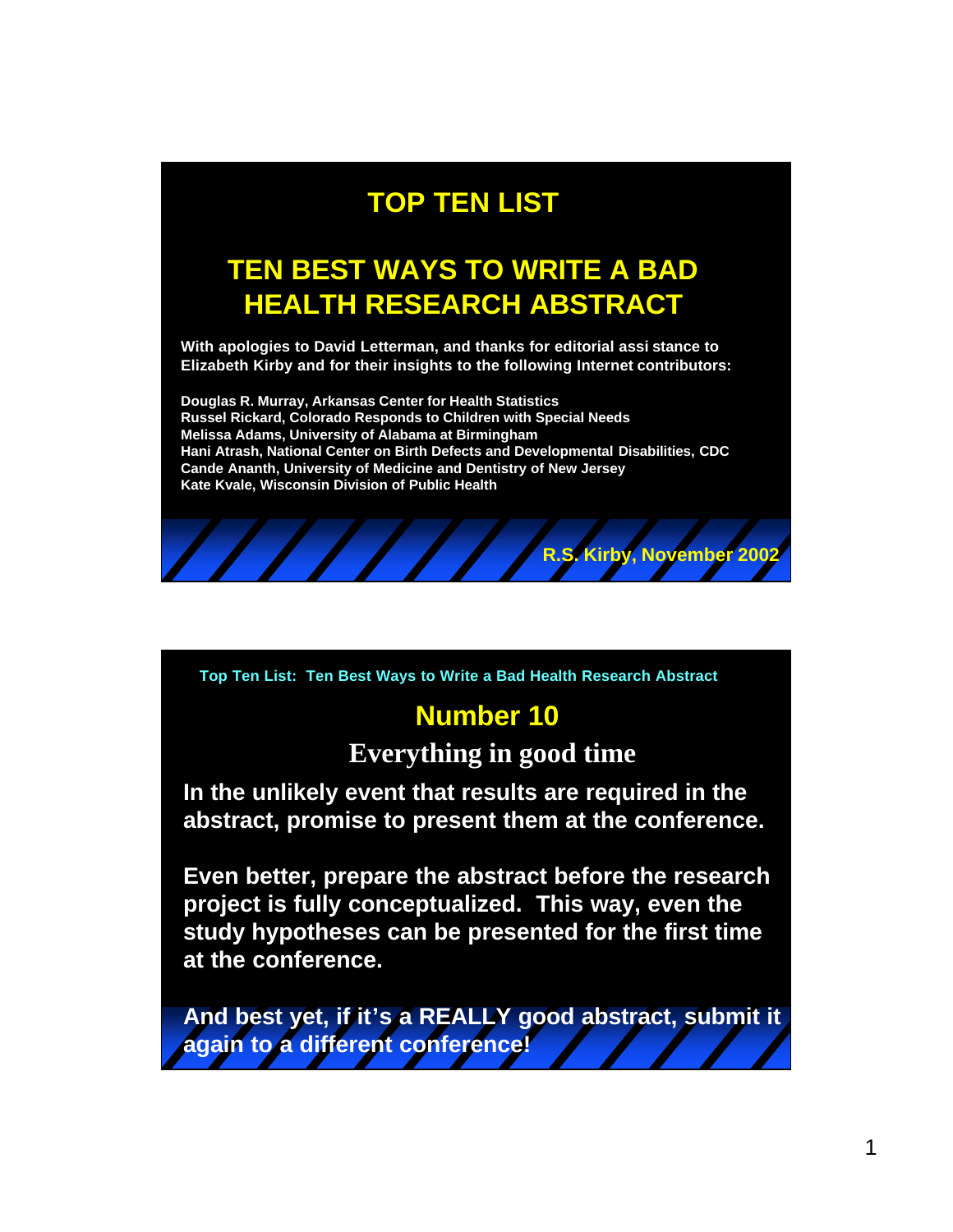### **Number 9**

#### **Symbols vs. Substance**

**Use unfamiliar acronyms as often as possible, without spelling any of them out. This is especially important when submitting to a multidisciplinary conference or an audience in another field or agency.**

**Examples might include: MSA, PNC, MXLBW, PNMR, SNAP, FACE.** 

**Top Ten List: Ten Best Ways to Write a Bad Health Research Abstract**

#### **Number 8**

**Out of sight, out of mind**

**When submitting abstracts to a website, cut and paste from related documents, but don't bother to proofread the submission before clicking on 'send'. Don't forget to ignore the formatting instructions.**

**No one else will read the abstract anyway, so why should the corresponding author?**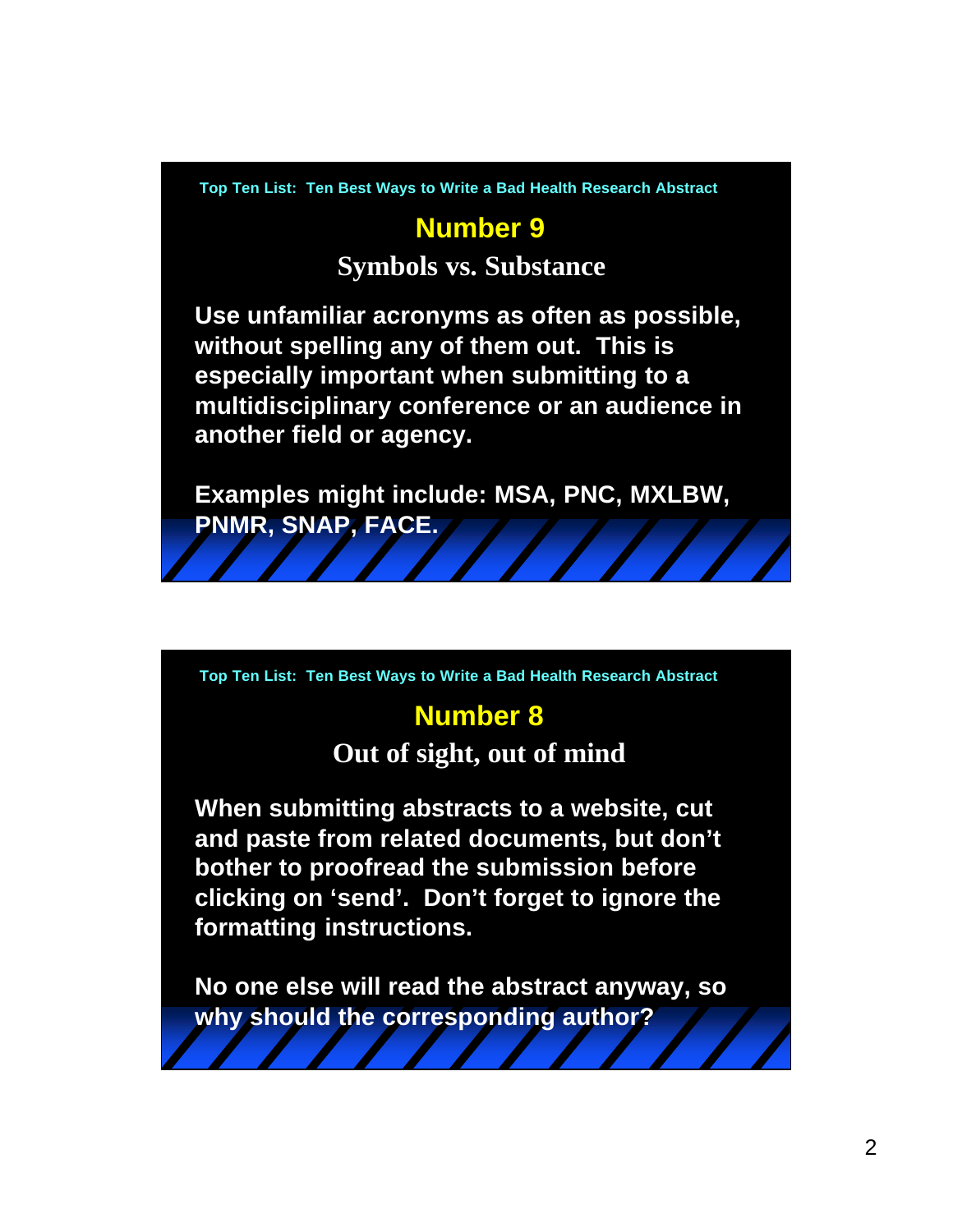#### **Number 7**

**And the blind shall lead the deaf . . .**

**Present statistical results as succinctly as possible. Leave out qualifiers such as 'percent', 'odds ratio', 'confidence interval', 'standard deviation', or use them incorrectly. Only experienced researchers will be able to figure these out without any assistance, but why should anyone else read the study?**

**Examples include:** 

**OR=1.21, CI 0.55-16.82; mean 3.25 ± 0.62; r = 22%**

**Top Ten List: Ten Best Ways to Write a Bad Health Research Abstract**

#### **Number 6 There's gold in them thar' hills!**

**Include extraneous details to confuse the reader. Some helpful hints:**

- **- include tables or graphics that take up the whole abstract**
- **- in the conclusion, restate the results rather than elaborating**
- **- add lengthy description of the underlying theory or model**
- **- draw unsubstantiated conclusions and recommendations**
- **- devote most of the abstract to a listing of data sources and variables to be analyzed**

**- compare and contrast alternative statistical methods**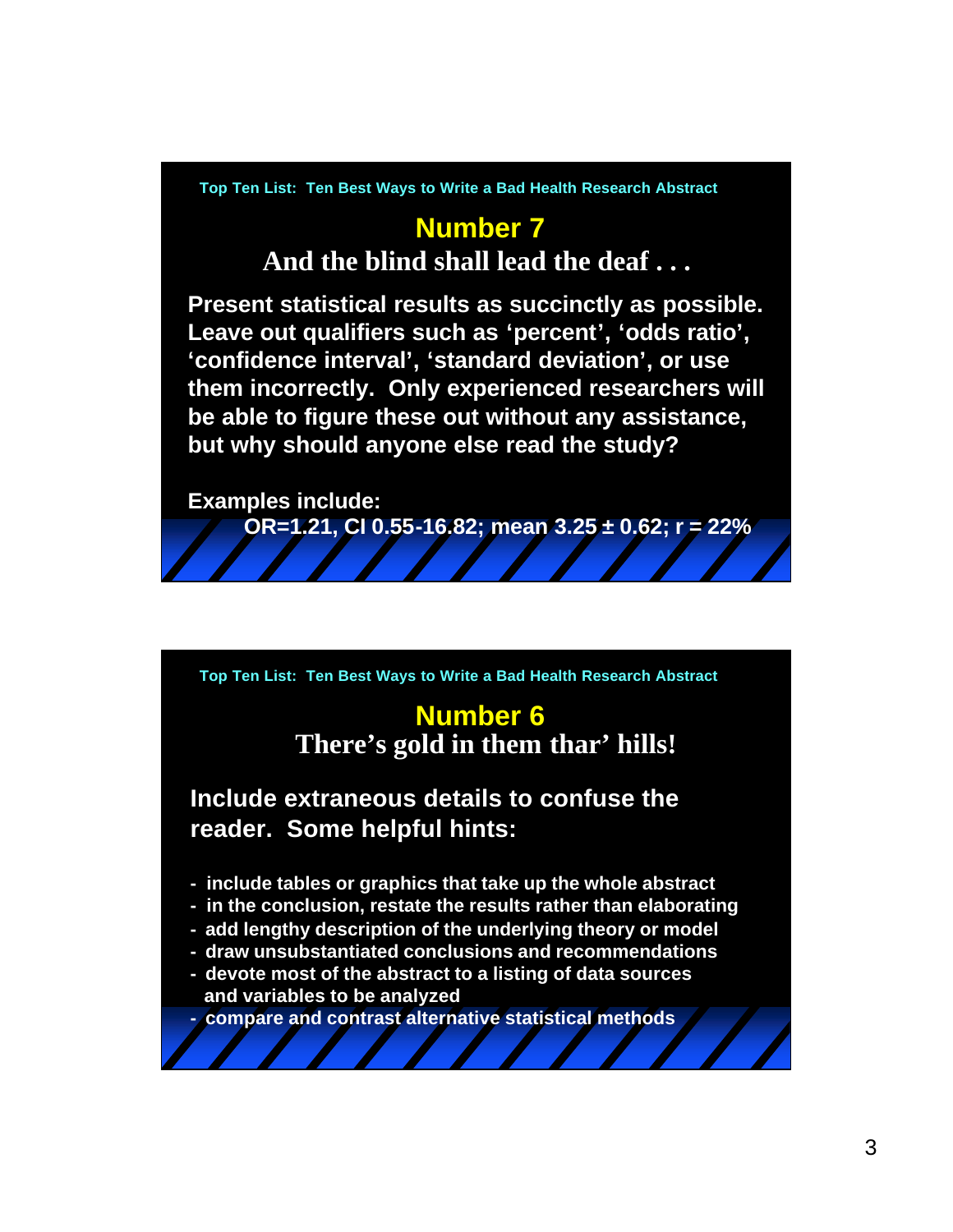# **Number 5**

**It's a free country . . .**

- Ignore the instructions in the call for **abstracts. Especially important are:**
- **1) Submit abstracts that are 'off-topic'**
- **2) Leave out required elements (conclusion, public health implications, sample size, objectives, etc)**
- **3) Don't structure the abstract even if this is required**
- Then, submit the abstract even though you know **you will be unable to attend the conference**
- **Don't register for the conference but demand to make your presentation anyway**

**Top Ten List: Ten Best Ways to Write a Bad Health Research Abstract**

#### **Number 4**

**Image impurity, or Words can draw a thousand pictures**

**Use vague adjectives to qualify nouns that are ambiguous, but assume that all readers know what you mean. For example:**

- **- high poverty**
- **- medium density**
- **- fully saturated model**
- **- more parsimonious regression equation**
- **- somewhat small-for-gestational age**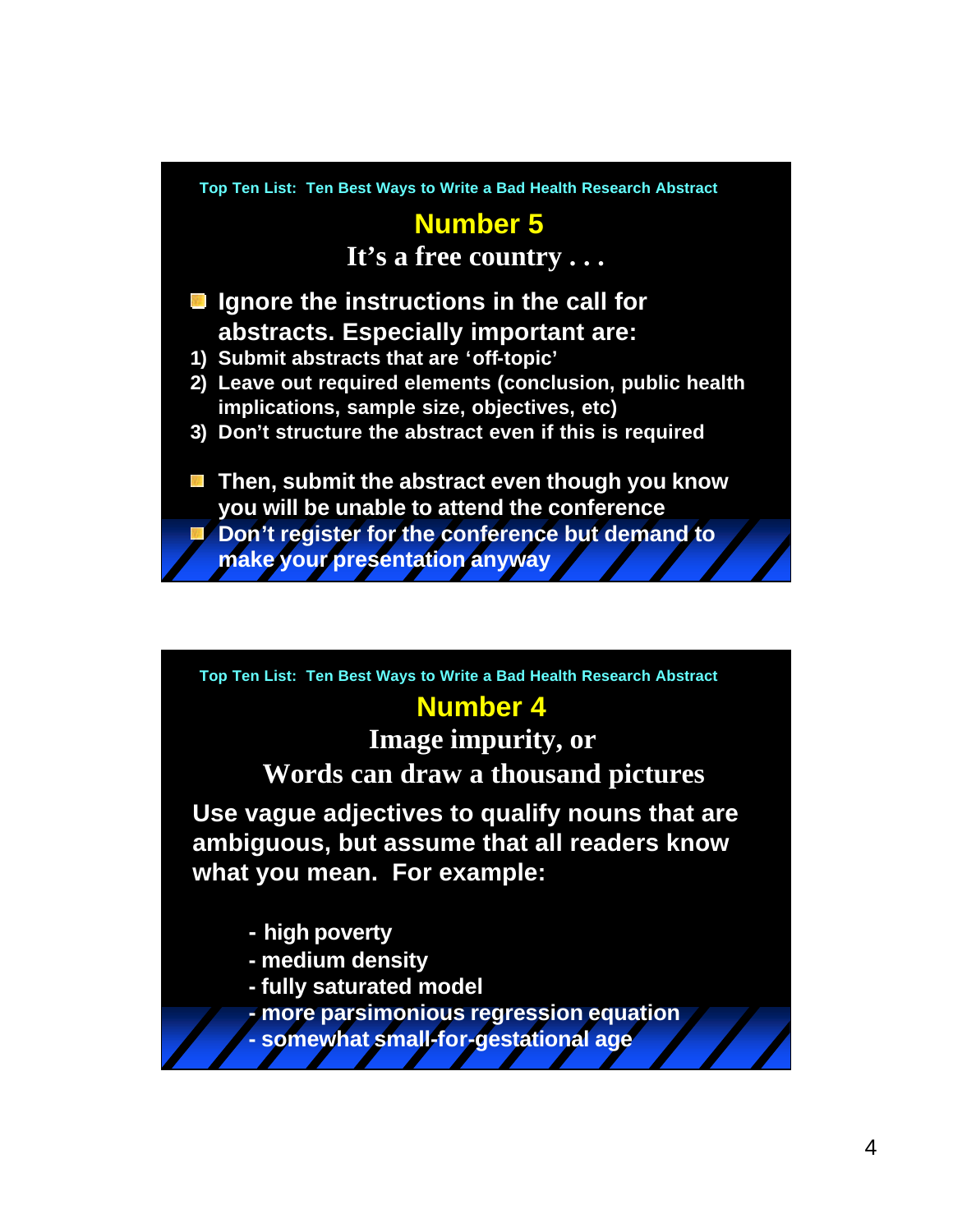### **Number 3 Always judge the book by its cover**

**If the word/keystroke count for the body of the abstract exceeds that for the listing of the title and authors, you have failed.** 

**Recruit more co-authors, add more degrees and affiliations, expand the title, or drop content from the abstract to lengthen the** 

**heading.**

**Top Ten List: Ten Best Ways to Write a Bad Health Research Abstract**

## **Number 2**

**It's all in the packaging**

**Use catchy titles, without respect to the conference audience or subject matter.**

**Example:**

**'2x2s, 2x4s, 4x2s, and 4x4s: Some observations on the perinatal epidemiology of construction workers who drive pick-up trucks'**